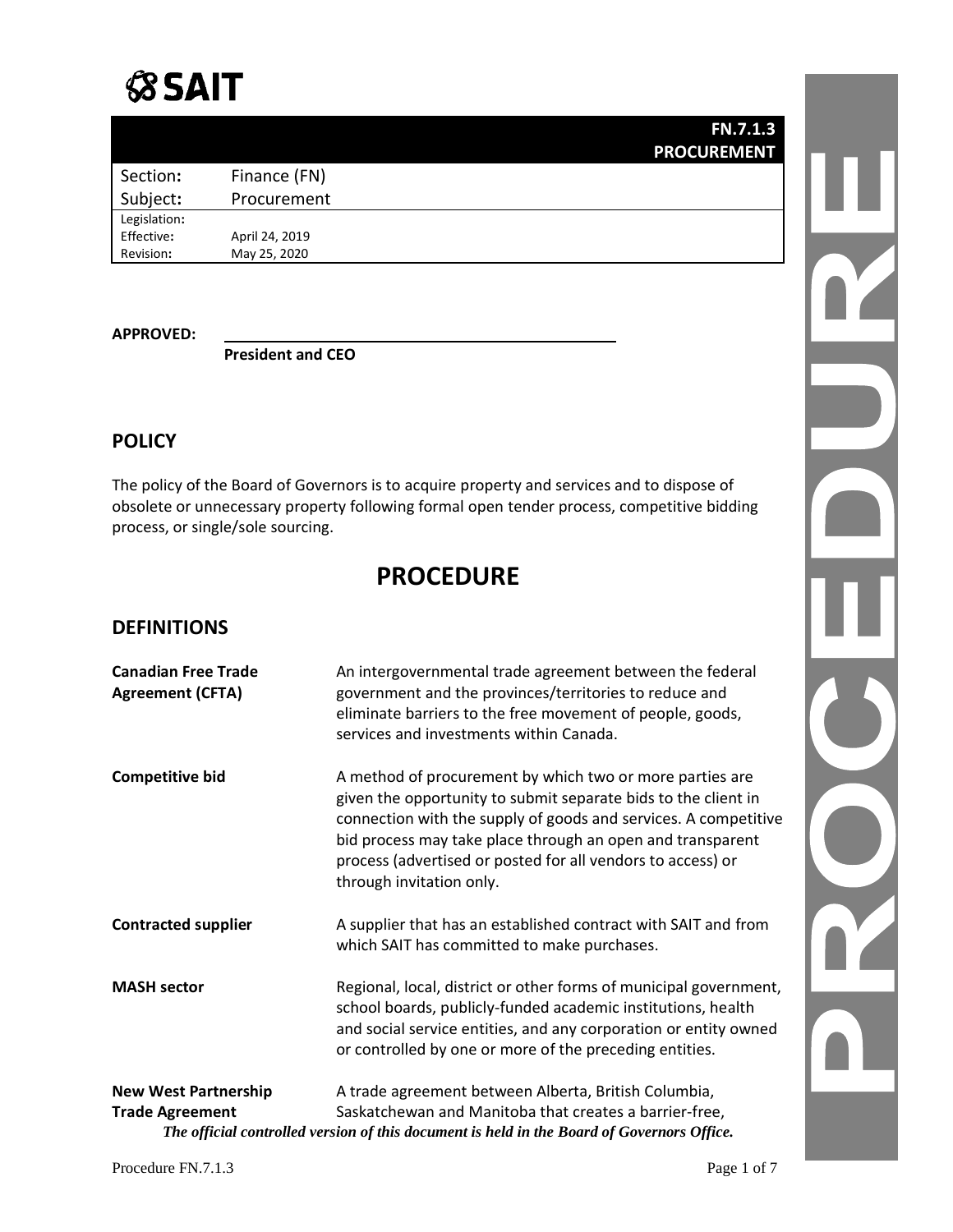| (NWPTA)                       | interprovincial market.                                                                                                                                                                                                                                                                                                                    |  |
|-------------------------------|--------------------------------------------------------------------------------------------------------------------------------------------------------------------------------------------------------------------------------------------------------------------------------------------------------------------------------------------|--|
| <b>Preferred supplier</b>     | A supplier that SAIT identifies as being suitable to supply a<br>particular commodity or service.                                                                                                                                                                                                                                          |  |
| <b>Pre-qualified vendor</b>   | A supplier or contractor that SAIT identifies through a<br>competitive qualification process as being suitable or qualified<br>to supply a particular commodity or service.                                                                                                                                                                |  |
| Procurement                   | The act of acquiring, buying, purchasing or leasing goods,<br>services, materials, equipment or other types of property from<br>an external vendor or source.                                                                                                                                                                              |  |
| <b>Procurement value</b>      | The estimated total financial cost resulting from procurement,<br>but does not include optional renewals when the compulsory<br>part of the contract is at least one year in duration. The value<br>includes all premiums, fees and commissions and covers only<br>the term of the contract for which the commitment is initially<br>made. |  |
| <b>Purchase contract</b>      | A legal document between SAIT and a supplier that once signed<br>and executed binds both parties to its terms and conditions.                                                                                                                                                                                                              |  |
| <b>Purchase Order</b><br>(PO) | A commercial document that a SAIT purchasing officer issues<br>to a supplier, authorizing the purchase of a specified product or<br>service. It includes a description and specification of the product<br>or service, quantities, pricing, payment and additional terms<br>and conditions associated with the purchase.                   |  |
| <b>Purchase Requisition</b>   | A document that initiates a request to purchase supplies,<br>services or other products on SAIT's behalf. It allows for<br>appropriate controls to monitor the legitimacy of a purchase<br>and to identify the business need for the requested purchase.                                                                                   |  |
| Single source purchase        | A method of procurement when an item or service must be<br>purchased from a specified vendor without an open and<br>transparent competitive bid process taking place, even though<br>there are multiple sources available.                                                                                                                 |  |
| Sole source purchase          | A method of procurement when only one supplier for the<br>required item is available.                                                                                                                                                                                                                                                      |  |
| <b>Supplier</b>               | For the purposes of this procedure, a supplier is also referred to<br>as a vendor or contractor.                                                                                                                                                                                                                                           |  |

### **GOVERNING PRINCIPLES**

*The official controlled version of this document is held in the Board of Governors Office.*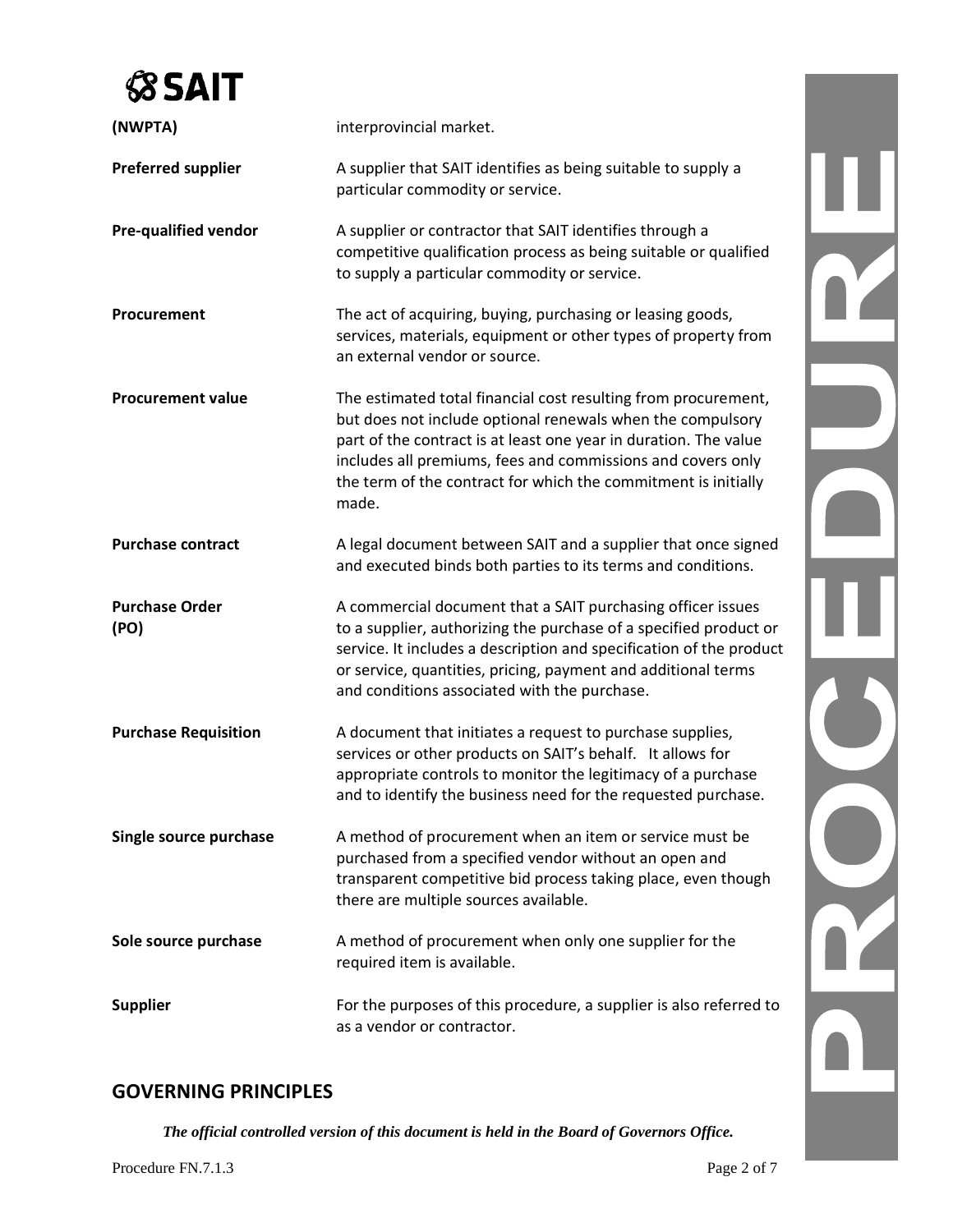- 1. This procedure is intended to assist SAIT stakeholders and schools/departments in understanding SAIT's procurement-related obligations under provincial and federal trade agreements and legislation.
- 2. As a publicly-funded post-secondary institution, SAIT falls within the Government of Alberta MASH sector entity. SAIT must therefore comply with provincial and federal trade agreements, including the CFTA and NWPTA.
- 3. Schools/departments shall consider key environmental and social benefits such as worker health and safety, energy efficiency, minimal packaging, and/or other sustainability aspects over the entire life-cycle of the product or service during the procurement evaluation and decision-making processes.
- 4. The segregation of duties within the procurement and payment process is critical to effective internal control, reducing the risk of erroneous and inappropriate actions. Within the procurement and payment processes, the purchase requisitioning, budget expenditure approval, receipt of goods and invoice payment functions should be separated among employees, roles and schools/departments.
- 5. This procedure does not apply to:
	- a) Items that the Bookstore purchases for resale.
	- b) Perishable food commodities that the School of Hospitality and Tourism purchases.
	- c) Book purchases by the Library.
	- d) Internal acquisitions from ancillary operations.

### **PROCEDURE**

#### **A. Authorization and Responsibilities**

- 1. Only those persons who SAIT has authorized to execute a purchase contract may commit SAIT funds to purchase goods or services or may enter into an agreement with a supplier to purchase goods or services.
- 2. Authority to acquire goods and services on SAIT's behalf must comply with procedure FN.12.1 Signing Authority – Revenue Generating, Expenditure and Other Contracts/Agreements.
- 3. The Supply Management section, Finance department, is the only authority to determine and manage SAIT's procurement practices, processes, procedures and methodologies.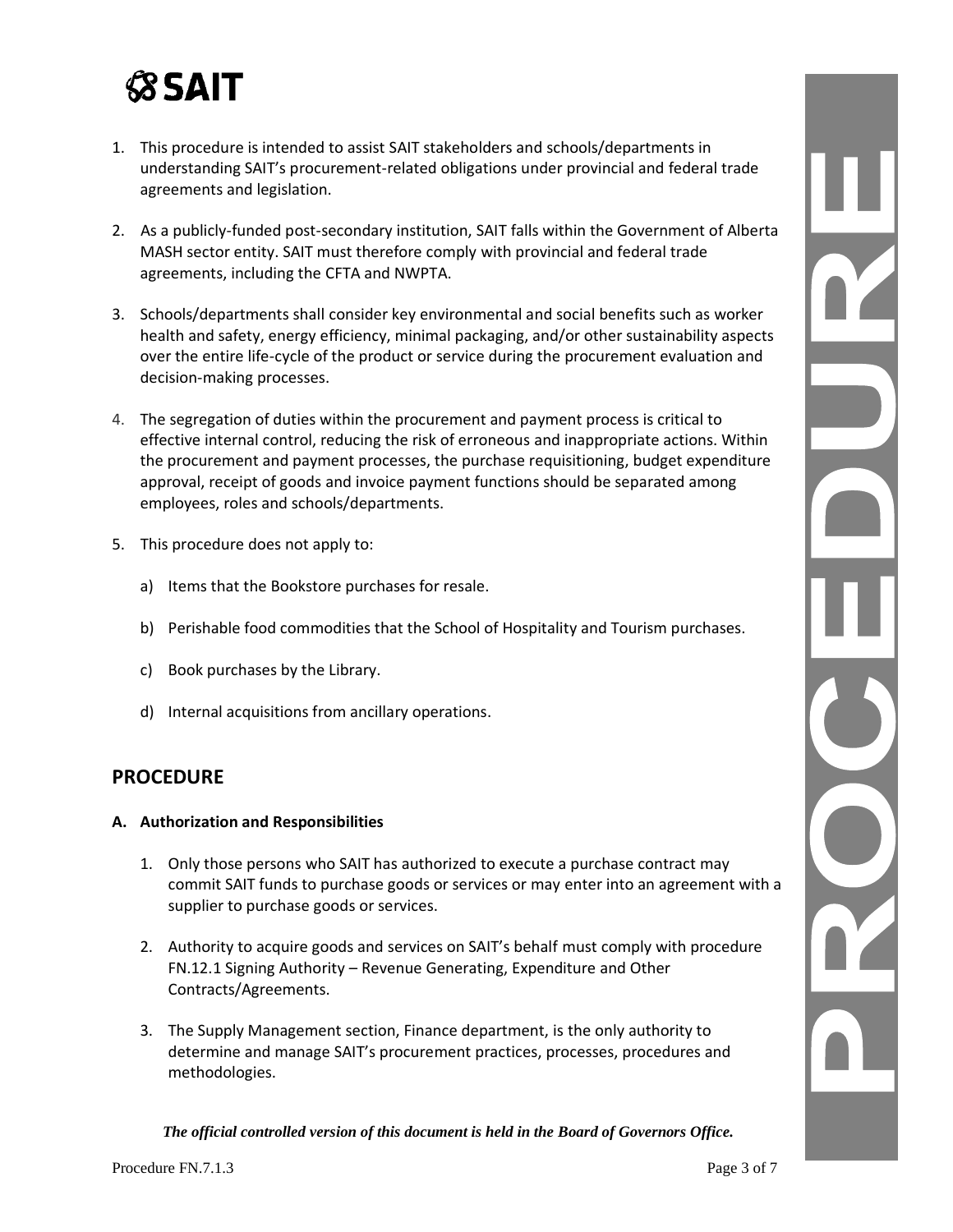

#### **B. Execution of Procurement**

- 1. All documentation relating to the procurement of goods and services must be executed subject to procedure FN.12.1.1 Signing Authority – Revenue Generating, Expenditure and Other Contracts/Agreements.
- 2. A competitive bid initiative resulting in a contract award exceeding a five-year term (excluding extension options) requires the approval of SAIT's CFO and vice president, corporate services or designate.
- 3. Product and supplier procurement decisions and selection shall be based on the procurement evaluation criteria and on the methodology outlined within the competitive bid document, in order to seek out the best overall value and solution for SAIT.
- 4. Schools/departments must utilize and purchase from contracted or preferred suppliers when those suppliers are able to meet SAIT's purchase needs and requirements.
- 5. Purchase methods include:
	- a) SAIT authorized Purchase Requisition and Purchase Order process.
	- b) SAIT purchase contract.
	- c) SAIT-issued credit card.
	- d) Other methods as approved in advance by Supply Management.

#### **C. Supplier Payment for Goods and Services**

- 1. Supply Management shall negotiate favorable alternative payment terms, including payment discounts, whenever feasible.
- 2. The manager, supply management, must review and approve all alternative payment terms involving pre-payments, deposits or progress payment schedules before any Purchase Order is issued or any purchase contract is signed.

#### **D. Receipt of Goods and Services**

1. Goods or services will be delivered per the delivery instructions outlined in the Purchase Order or purchase contract.

#### **E. Procurement Guidelines and Associated Thresholds**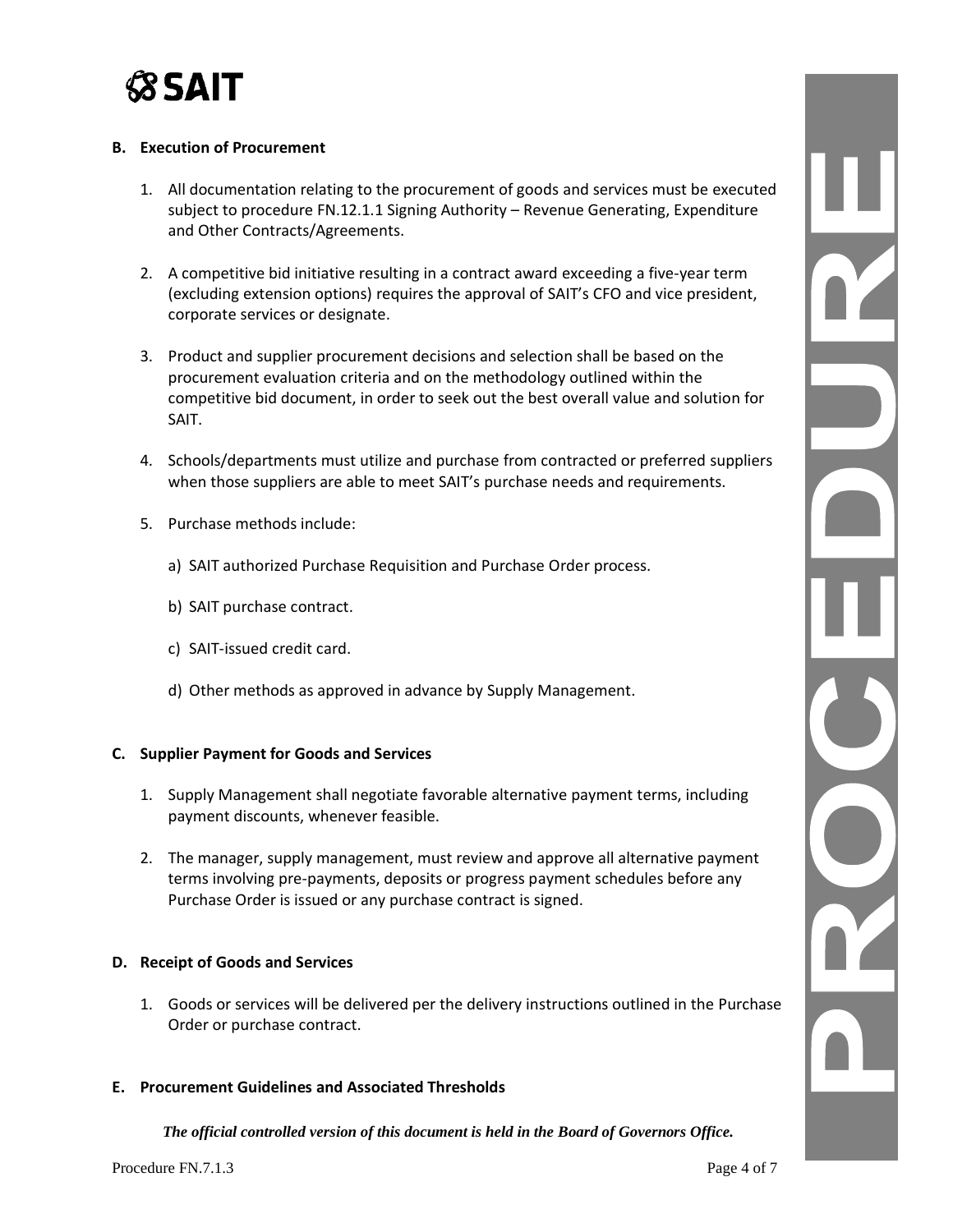1. The CFTA and NWPTA agreements govern SAIT's procurement processes. SAIT shall comply with applicable government legislation and, when applicable, shall use open, non-discriminatory and competitive procurement processes in situations where the anticipated costs of the procurement requirement are at or above the following thresholds or procurement values:

| <b>Procurement of:</b> | <b>NWPTA Threshold or Annual</b> |
|------------------------|----------------------------------|
|                        | <b>Procurement Value:</b>        |
| Goods                  | \$75,000                         |
| <b>Services</b>        | \$75,000                         |
| Construction           | \$200,000                        |

- 2. To ensure compliance with the procurement requirements of the government trade agreements, Supply Management will determine the appropriate method of procurement (i.e. competitive bid, sole or single source) to be used in relation to a purchase request and will make the final purchasing recommendation and decision after consulting with school/department stakeholders.
- 3. SAIT shall endeavor to demonstrate strong stewardship of funds by procuring goods and services through contracted suppliers or by obtaining competitive pricing whenever possible and practical. In particular:

| <b>Goods and Services Procurement</b><br>3.1 |                                                                                                                                                                                                                                                                                                                                                                                                                                                                                                                                       |
|----------------------------------------------|---------------------------------------------------------------------------------------------------------------------------------------------------------------------------------------------------------------------------------------------------------------------------------------------------------------------------------------------------------------------------------------------------------------------------------------------------------------------------------------------------------------------------------------|
| <b>Purchase Value</b>                        | <b>Purchase Methodology</b>                                                                                                                                                                                                                                                                                                                                                                                                                                                                                                           |
| $<$ \$75,000                                 | Procurement methodology is at Supply Management's sole<br>discretion. Supply Management may competitively bid or<br>source directly from one supplier through a Purchase Order<br>or SAIT credit card program. Procurement should be<br>acquired through preferred supplier contracts whenever<br>feasible and possible. This is for a one-time occurrence for<br>one particular good or service with the vendor and is not<br>intended to have a cumulative effect whereby the spend<br>exceeds \$75K over the term with the vendor. |
| $$75,000 +$                                  | A formal open and transparent competitive bid process is<br>required. A sole or single source justification form must be<br>completed and approved for non-competitive purchase<br>acquisitions outlined in the NWPTA agreement.                                                                                                                                                                                                                                                                                                      |

| 3.2                   | <b>Construction Procurement</b>                                                                                                                                                                                                         |
|-----------------------|-----------------------------------------------------------------------------------------------------------------------------------------------------------------------------------------------------------------------------------------|
| <b>Purchase Value</b> | <b>Purchase Methodology</b>                                                                                                                                                                                                             |
| $<$ \$200,000         | Procurement methodology is at Supply Management's sole<br>discretion. Purchasing officers and/or requesting<br>schools/departments shall endeavor to obtain a minimum of<br>three competitive bids from SAIT pre-qualified or preferred |

*The official controlled version of this document is held in the Board of Governors Office.*

 $\frac{1}{\sqrt{2}}$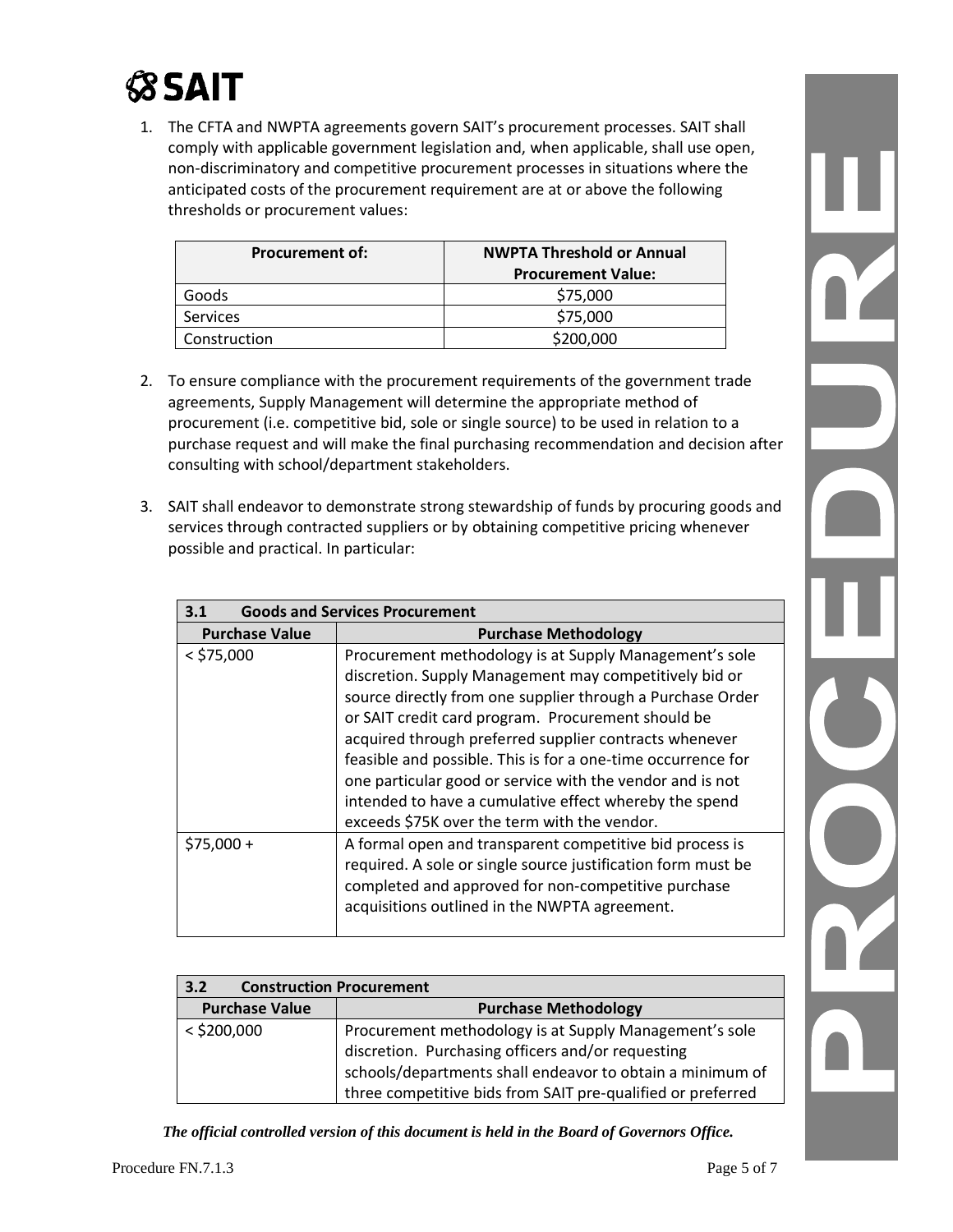

|             | suppliers identified previously through a current competitive<br>prequalification process. |
|-------------|--------------------------------------------------------------------------------------------|
| $$200,000+$ | A formal open and transparent competitive bid process is<br>required.                      |

4. Splitting procurement into smaller pieces with the intent to circumvent the procurement trade agreement thresholds or to avoid an open and competitive process is not acceptable.

#### **F. Alternative Procurement Methods**

- 1. Supply Management may in some circumstances use alternative procurement methods, including sole source purchasing or single source purchasing. However, the alternative procurement method must comply with the provisions of the applicable government trade agreements.
- 2. Alternative procurement activity, including sole source purchasing or single source purchases, shall be supported by documentation providing an objective and robust rationale for that activity. The rationale must support a transparent award process and withstand public scrutiny. A standard [sole/single source documentation form](https://www.sait.ca/assets/documents/about-sait/policies-and-procedures/finance/fn-7-1-3-procurement-single-sole-sourcing-form.pdf) must be used and is available through the Finance "Forms"  $\rightarrow$  SAITNOW website.
- 3. In all "sole or single sourcing" procurement circumstances, the following written approvals must be obtained before this process is undertaken:

| <b>Contract Amount</b> | <b>Required Approval</b>                   |
|------------------------|--------------------------------------------|
| $<$ \$500,000          | manager, supply management, finance        |
| $\leq$ \$1,000,000     | associate vice president, finance          |
| \$1,000,000            | CFO and vice president, corporate services |

#### **G. Procurement Records, Contract Review, Retention and Reporting**

- 1. Supply Management manages all procedure documents and records, including purchase contracts and competitive bid documents. Storage, retention and disposal of procurement related records shall comply with SAIT's Records Management policies and procedures.
- 2. Supply Management shall ensure a SAIT-approved purchase contract or Purchase Order is issued for acquisitions covered under this procedure.